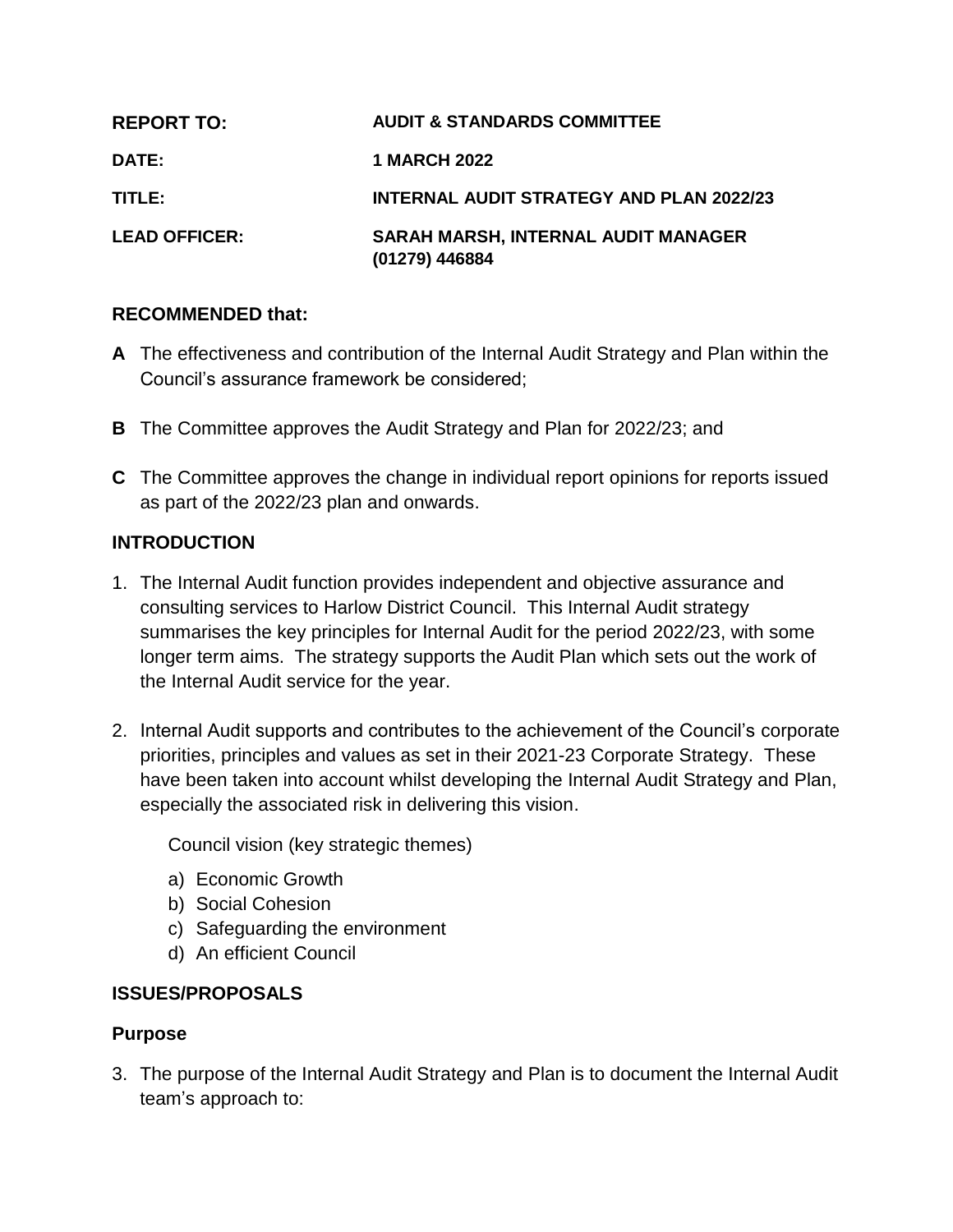- a) Provide independent and objective assurance to councillors and senior management on the effectiveness of the Council's internal control framework.
- b) Ensure the recognition of the key risks the Council faces in meeting its objectives when determining and allocating the use of Internal Audit resources.
- c) Add value and support to senior management in providing effective control, whilst identifying opportunities for improving value for money.
- d) Deliver an Internal Audit Service that is compliant with the requirements of the Public Sector Internal Audit Standards.

## **Internal Audit Mission and Core Principles**

4. The Global Institute of Internal Auditors has developed an International Professional Practices Framework (IPPF) for auditors. The IPPF includes a mission statement and ten core principles which continue to be adopted by the Shared Internal Audit Service, and are listed below:

*Mission: To enhance and protect organisational value by providing risk-based and objective assurance, advice, and insight.*

*Core principles:*

- *1. Demonstrates integrity.*
- *2. Demonstrates competence and due professional care.*
- *3. Is objective and free from undue influence (independent).*
- *4. Aligns with the strategies, objectives, and risks of the organisation.*
- *5. Is appropriately positioned and adequately resourced.*
- *6. Demonstrates quality and continuous improvement.*
- *7. Communicates effectively.*
- *8. Provides risk-based assurance.*
- *9. Is insightful, proactive, and future-focused.*
- *10.Promotes organisational improvement.*

#### **The Internal Audit Approach**

5. While Internal Audit provides assurance through completing a programme of planned work the service is also flexible and responsive to changing and emerging issues as happened during 2021/22 due to Covid-19.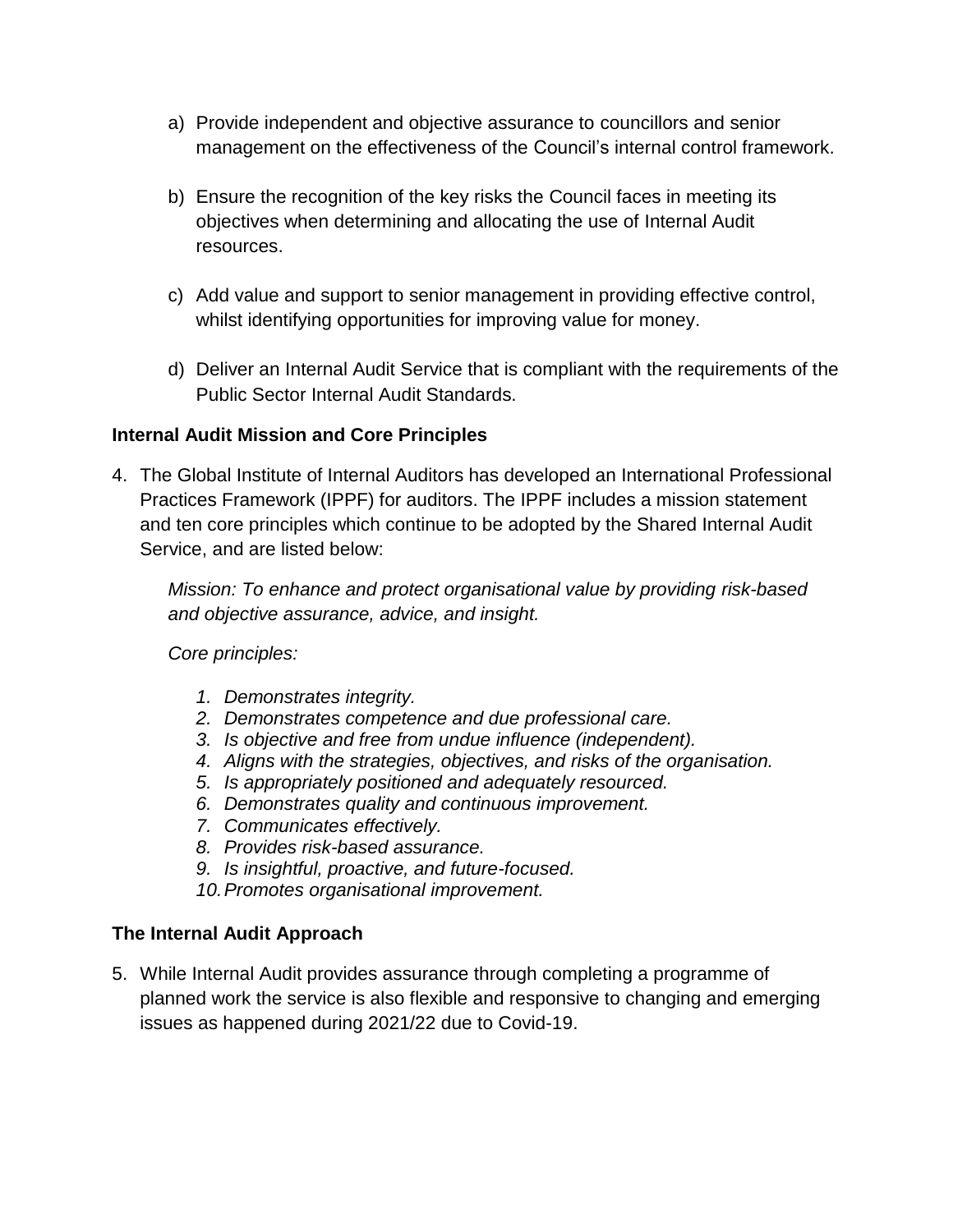- 6. Some audit work is delivered on a consultancy basis, contributing advice on risk and controls, for example ex-officio attendance at project meetings or undertaking a specific investigation of a newly identified issue.
- 7. The purpose, authority and responsibility of Internal Audit are formally defined in the Internal Audit Charter, which was approved by the Committee at its November 2021 meeting.

### **Key Deliverables**

- 8. The key deliverables for the Internal Audit service during 2022/23 are:
	- a) Delivery of the Audit Plan the Internal Audit Manager will ensure there is sufficient audit coverage in order to provide an annual Internal Audit opinion and report, which feeds into the Council's Annual Governance Statement.
	- b) Integrated approach to assurance Providing ongoing assurance to management on the integrity, effectiveness and operation of the Council's internal control, governance and risk management processes. Working with other assurance providers to prevent duplication of work.
	- c) Management commitment Ensure agreed management responses to audit recommendations made are implemented thereby improving the overall control framework.
	- d) Continually develop our approach To develop, improve and deliver a quality assurance and improvement programme for the service, including working closely with the Audit and Standards Committee and senior management.
	- e) Business insight *-* working closely with Officers, Members and services to establish greater relevance to what matter most to the Council by contemplating current and future key risks and challenges.

## **Protocol for Audit Reviews**

- 9. We will conduct each audit in line with our standard audit methodology which is aligned to the Public Sector Internal Audit Standards.
- 10.For each audit a Lead Auditee will be identified who will be involved in scoping to ensure the audit is appropriately focused on key risks areas, providing assurance and maximising added value. Terms of reference will be produced for each audit to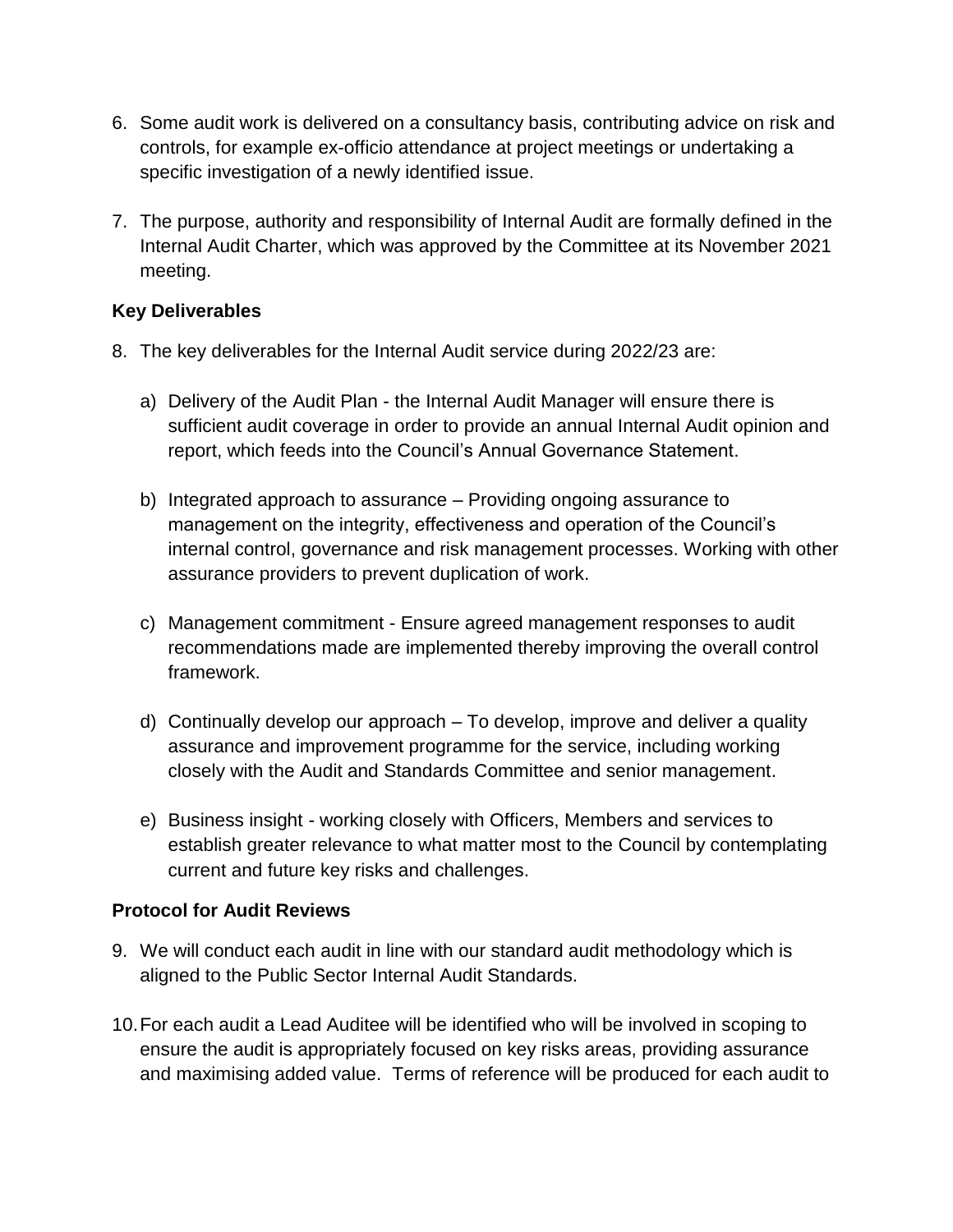ensure the scope, objectives and approach are agreed with the appropriate Director and/or Assistant Director.

- 11.Following fieldwork a draft Internal Audit report will be issued for discussion with the appropriate levels of management which is normally set out in the terms of reference.
- 12.Final reports will be issued after the agreement of draft reports and will contain completed management actions plans identifying those responsible for their implementation and appropriate timescales.
- 13.Agreed actions or recommendations will be followed up through the Internal Audit tracker process. All high priority recommendations and any passing their original implementation date are reported to the Audit and Standards Committee.

# **Opinion Ratings**

14.In November 2021 CIPFA issued a briefing paper entitled 'Internal Audit Engagement Opinions – setting common definitions' to standardise the terminology and definitions used in internal audit reports across the sector. A comparison of what is currently used by the Internal Audit service and CIPFA's proposal in given in the table below.

| Rating                                     | <b>Current (Harlow)</b>                                                                                                                                                                             | <b>CIPFA recommendation</b>                                                                                                                                                                                                              |
|--------------------------------------------|-----------------------------------------------------------------------------------------------------------------------------------------------------------------------------------------------------|------------------------------------------------------------------------------------------------------------------------------------------------------------------------------------------------------------------------------------------|
| Substantial                                | Overall, there is a sound<br>system of control. Any<br>weaknesses which put<br>system/service objectives at<br>risk will be minor and does<br>not lead the Council to<br>significant risk exposure. | A sound system of<br>governance, risk<br>management and control<br>exists, with internal controls<br>operating effectively and<br>being consistently applied to<br>support the achievement of<br>objectives in the area<br>audited.      |
| Moderate (Harlow)<br>Reasonable<br>(CIPFA) | Basically sound control, with<br>areas of weakness, which<br>put system/service objectives<br>at risk. (Any high priority<br>recommendations will<br>prevent this level of<br>assessment).          | There is a generally sound<br>system of governance, risk<br>management and control in<br>place. Some issues, non-<br>compliance or scope for<br>improvement were identified<br>which may put at risk the<br>achievement of objectives in |

|  |  |  |  |  | Table One – Internal Audit Service and CIPFA's Definition Comparison |
|--|--|--|--|--|----------------------------------------------------------------------|
|--|--|--|--|--|----------------------------------------------------------------------|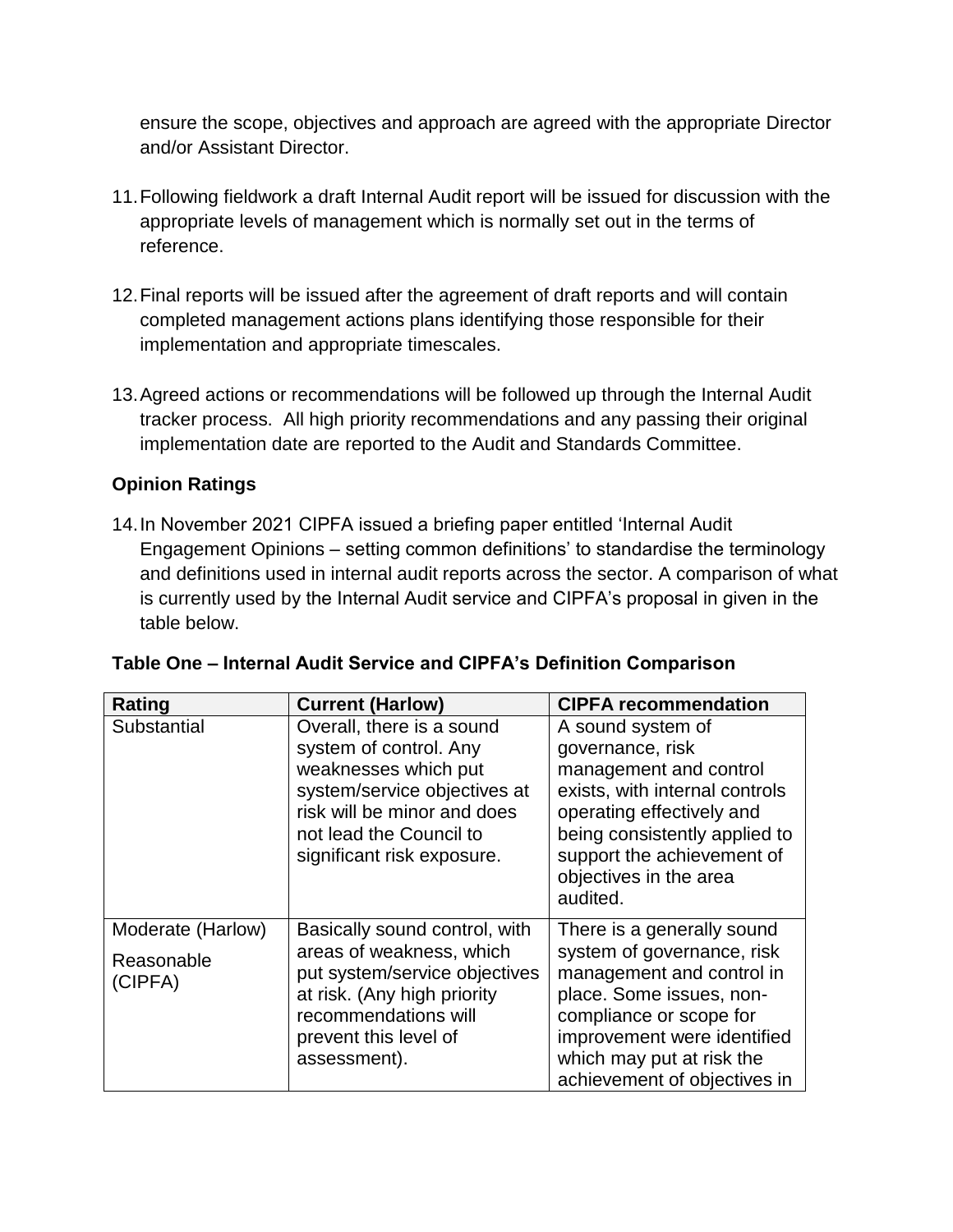|           |                                                                                                                                                                   | the area audited.                                                                                                                                                                                                                                                                    |
|-----------|-------------------------------------------------------------------------------------------------------------------------------------------------------------------|--------------------------------------------------------------------------------------------------------------------------------------------------------------------------------------------------------------------------------------------------------------------------------------|
| Limited   | There are significant<br>weaknesses in more than<br>one key control area, which<br>could put system/service<br>objectives or the Council at<br>risk.              | Significant gaps,<br>weaknesses or non-<br>compliance were identified.<br>Improvement is required to<br>the system of governance,<br>risk management and<br>control to effectively manage<br>risks to the achievement of<br>objectives in the area<br>audited.                       |
| <b>No</b> | There are fundamental<br>control weaknesses, leaving<br>the system/service open to<br>material errors or abuse and<br>exposes the Council to<br>significant risk. | Immediate action is required<br>to address fundamental<br>gaps, weaknesses or non-<br>compliance identified. The<br>system of governance, risk<br>management and control is<br>inadequate to effectively<br>manage risks to the<br>achievement of objectives in<br>the area audited. |

15.Subject to Audit Committee approval it is proposed for audit reports issued as part of the 2022/23 Internal Audit plan and onwards the Internal Audit shared service adopts CIPFA's standard definitions as they are similar to those already in use. However, the current wording under moderate – *any high priority recommendations will prevent this level of assessmen*t - is retained.

# **Quality Assurance and Performance Management**

- 16.The Internal Audit Quality Assurance and Improvement Programme ensures the work of the Internal Audit function conforms with the Public Sector Internal Audit Standards (PSIAS), operates in an efficient and effective manner and is adding value and continually improving Internal Audit activity. This is achieved through internal and external assessment, monitoring, and reporting on performance.
- 17.In the summer 2021 the Internal Audit function underwent an External Quality Assessment (EQA), which, in line with the PSIAS, must be conducted every five years by a qualified, independent assessor from outside the Council. The EQA, which covered all three Councils in the shared service, confirmed the Internal Audit service conforms to the Public Sector Internal Audit Standards and the results communicated to November 2021 the Audit and Standards Committee.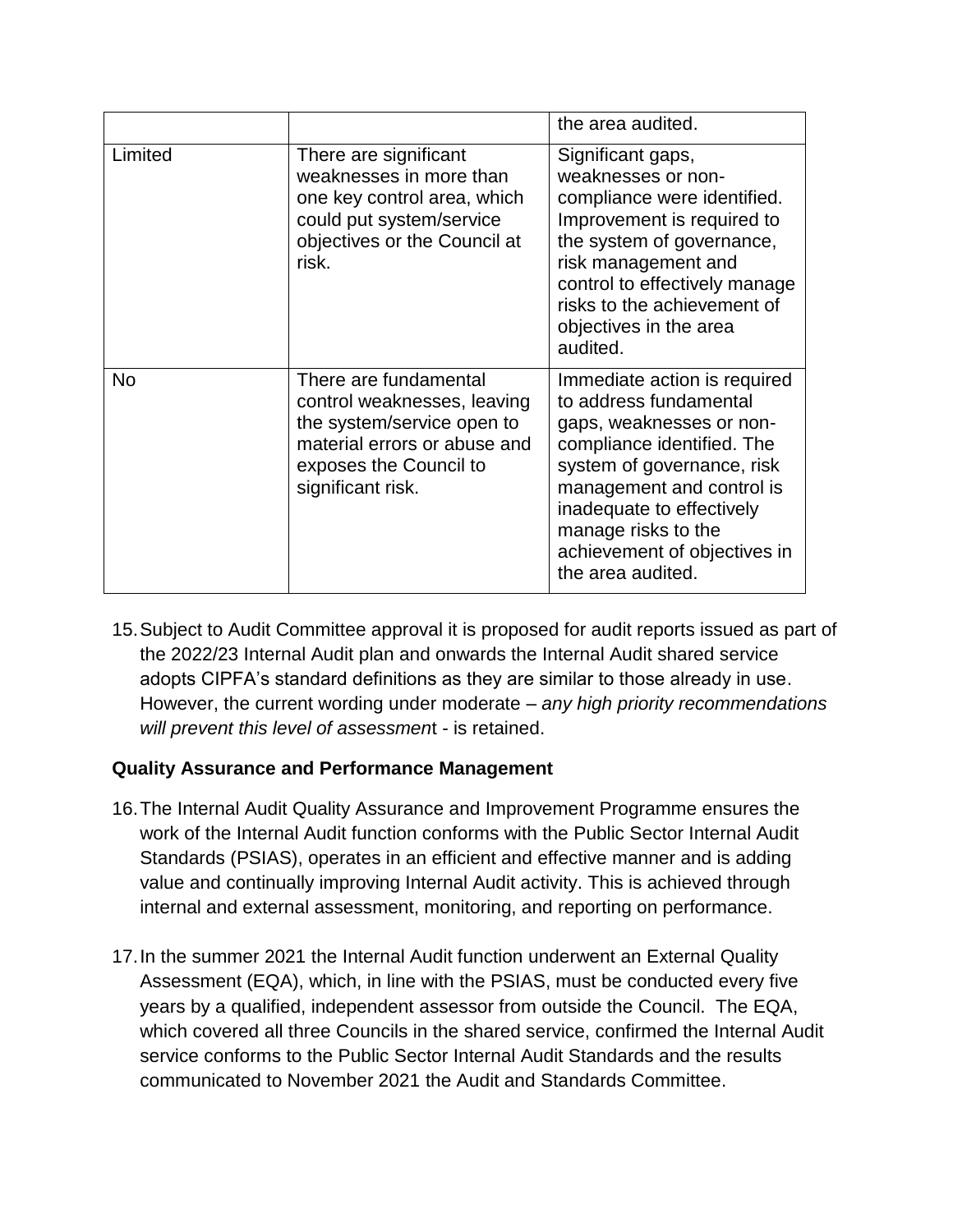- 18.To achieve planned coverage, deliver a high standard of customer care and demonstrate effectiveness of the service, performance targets have been established based on best professional practice.
- 19.The following service performance targets will be reported on in 2022/23 and are the same as used in 2021/22:

| <b>Aspect of Service</b>                        | Performance Indicator                                                                                                                    | Target                                                                                                               |
|-------------------------------------------------|------------------------------------------------------------------------------------------------------------------------------------------|----------------------------------------------------------------------------------------------------------------------|
| <b>Audit Plan</b>                               | • Achievement of the annual<br><b>Plan</b>                                                                                               | • Sufficient Internal Audit<br>work in order that the<br>Internal Audit Manager<br>can give their annual<br>opinion. |
| <b>Internal Audit</b><br>processes              | • Issue of draft report after<br>closing meeting                                                                                         | • 10 working days                                                                                                    |
|                                                 | • Issue of final report after draft<br>report is agreed                                                                                  | • 5 working days                                                                                                     |
| Effective management<br>engagement              | • Management responses within<br>10 working days of draft report                                                                         | • 10 working days                                                                                                    |
|                                                 | • Implementation of agreed audit<br>recommendations                                                                                      | • Within agreed timescales                                                                                           |
| Continuous<br>Professional<br>Development (CPD) | • Auditors maintain and improve<br>their knowledge, skills and<br>other competencies through<br>directed and self directed<br>activities | • 40 hours of CPD activity<br>per auditor                                                                            |

### **Table Two – Service Performance Targets**

#### **Developing the Internal Audit Plan**

- 20.The methodology for developing the Internal Audit Plan is focused on the quantification of the risks associated with the Council's objectives in consultation with key officers. This process also takes into account:
	- a) Knowledge and experience accumulated in Internal Audit, including the results of previous audits.
	- b) A review of audit themes against the Corporate Risk Register and Council priorities.
	- c) The work of other assurance providers both internally and externally.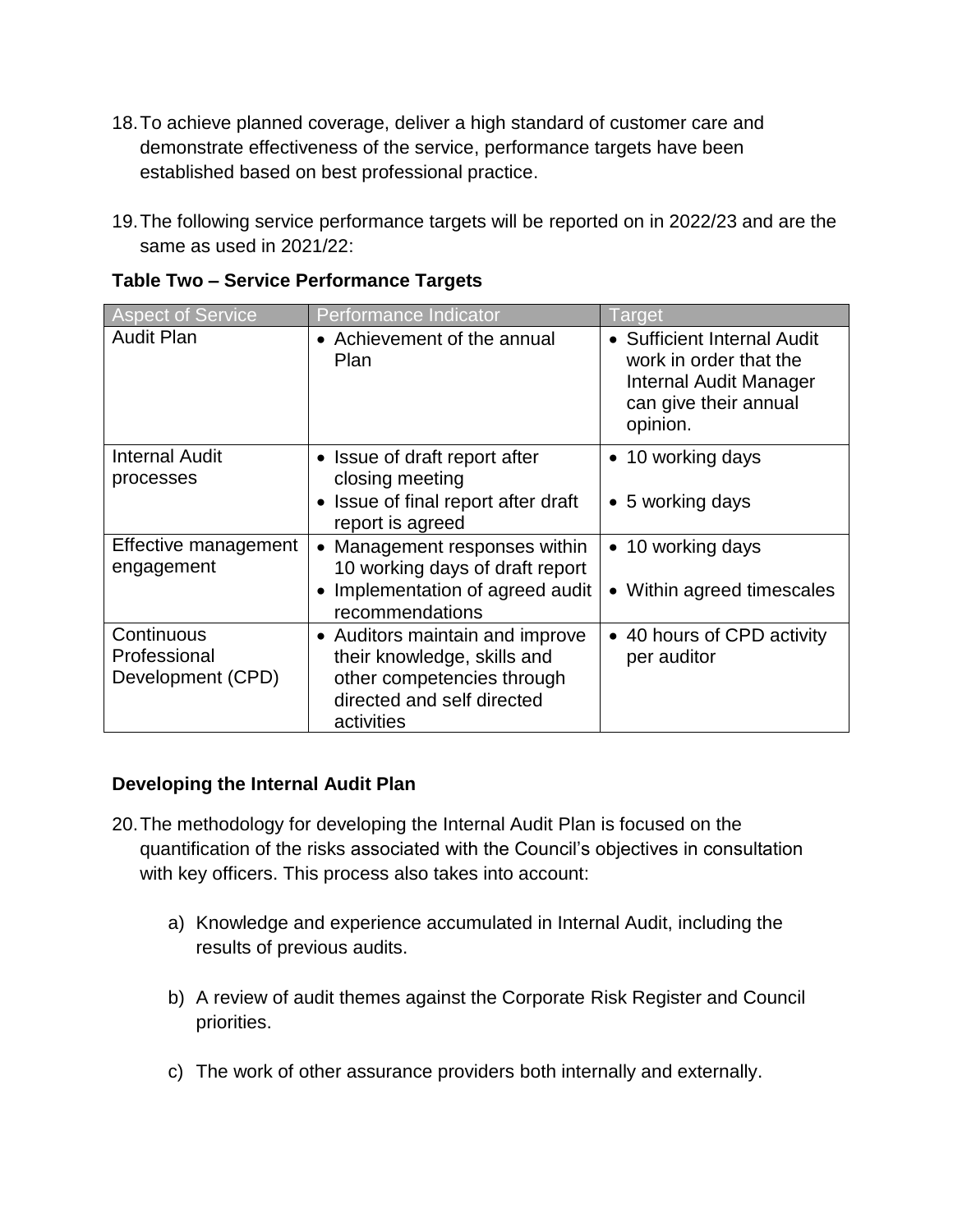- d) The external environment including economic climate, Covid implications, government initiatives such as welfare reform and changes in funding.
- e) Harmonisation of themes with Borough of Broxbourne Council and Epping Forest District Council to enable benchmarking and sharing of good practice.
- 21.It is imperative there is good alignment between the Internal Audit Plan and the risks facing each Council. Through this, Internal Audit's work will help inform each Council's risk management framework, enabling greater recognition of key mitigating controls and other sources of assurances available. Where possible the risks identified in the Audit Plan, as set out in Appendix A to the report, have been taken directly from the Council's Risk Register.
- 22.In addition, an assurance map, as set out in Appendix B, has been produced that provides a structured way to identify the main sources and types of risk assurances in the Council. This demonstrates sufficient Internal Audit work has either been undertaken or has been planned for the Council's key risks.
- 23.The Internal Audit Plan is indicative and changes may need to be made as the risk profile and priorities of the Council change. This will be achieved by ongoing review and amendment in consultation with relevant officers and any significant changes brought to the Audit and Standards Committee for approval.
- 24.It is important for Internal Audit to plan ahead and allocate resources over the medium term but still maintain a flexibility of approach. This is achieved by documenting known risks over a three year period so that the three year plan includes an indication of proposed audit work for years two and three, based on current known risks if circumstances remain unchanged. However, as new risks emerge audit resources over the medium term will be focused accordingly.
- 25.The sections of the Internal Audit Plan include:
	- a) Corporate Framework key risk areas including those defined in the Council's strategic risk register.
	- b) Strategic themes including cross cutting issues some of which will be incorporated within operational audits or will be undertaken through consultative work.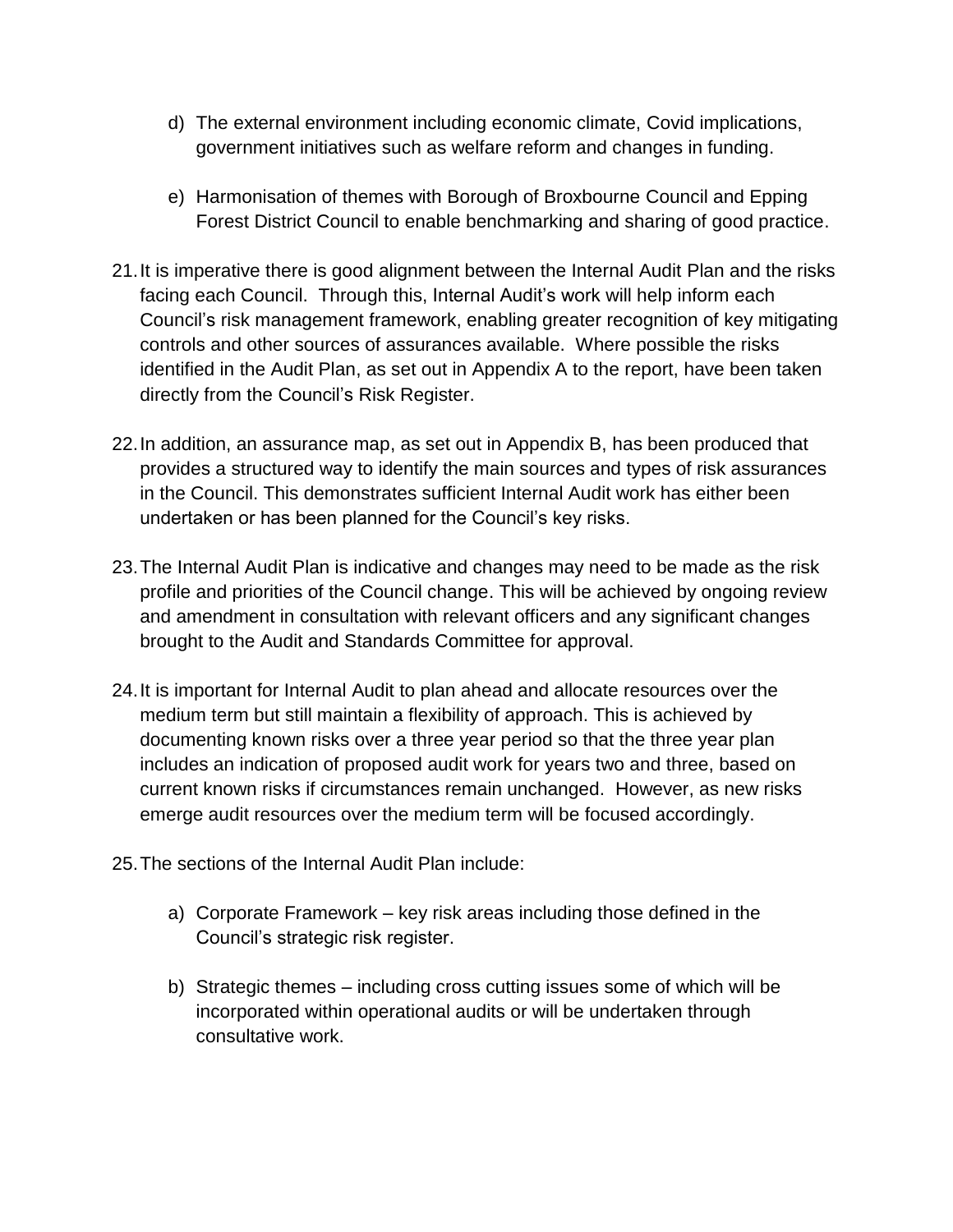c) Service areas – operational audits determined on a risk assessment and/or business priorities.

# **Priority Areas for 2022/23**

- 26.Having regard for the current risk profile of the Council the following have been identified as priority areas for Internal Audit work for 2022/23. These may not be audits in themselves, but cross cutting themes that will be fundamental to the scope of Internal Audit work undertaken.
	- a) Risk Management Internal Audit has a key role in promoting effective risk management and through its work continues to assist the Director of Finance in ensuring a robust risk management framework across the Council. The focus this year is assisting in strengthening the Council's approach to service/business planning and risk management.
	- b) Information Governance and Management Internal Audit continues to work with the Council's Data Protection Officer, helping to ensure and maintain compliance across the Council.
	- c) Fraud Internal Audit continues to support the Council's anti-fraud and corruption policy and is pivotal in ensuring a joined up approach the Council.
	- d) Value for Money (VfM) A focus on VfM is reflected in Internal Audit's work mainly as a cross cutting theme within operational audits, benchmarking where appropriate with Epping Forest and Broxbourne. Audits will consider how the Council makes the best use of resources and assets, the balance of cost and performance and meeting the needs of our residents; and providing challenge on whether services could be provided in a different way.
	- e) Audit Planning, Strategy and Audit and Standards Committee Support Internal Audit continue to work with the Audit and Standards Committee in developing its role in relation to best practice and to contribute to effective corporate governance of the Council.
- 27.At the operational level the key priorities of Internal Audit work in 2022/23 include:
	- a) Harlow Trading Services (HTS*)* Internal Audit continues to actively seek assurances on the adequacy of internal control, governance and the management of risks regarding HTS from the Council's perspective being a key partnership.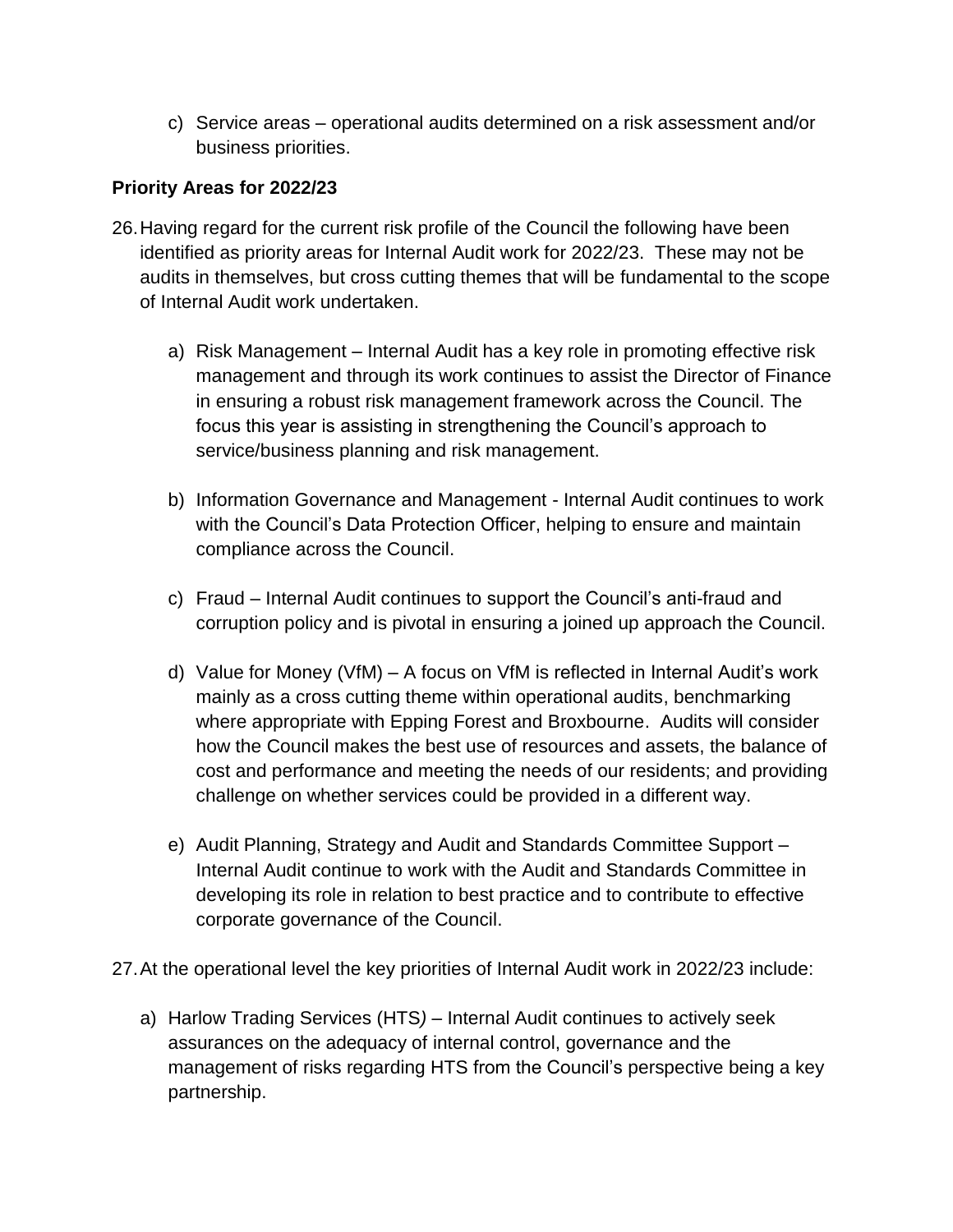- b) Key Financial Systems the effectiveness of controls and management of risks with the core financial systems and processes remains a part of Internal Audit work. Audits have been scheduled on a cyclical basis so not all key financial systems will be undertaken each year.
- c) Governance frameworks Internal Audit will continue to assist the Council in enhancing its governance framework especially around information governance and project and programme governance.
- d) Data analytics upskilling the Internal Audit team to ensure better use of data analytics in its audits starting with payroll and expenses for 2022/23

### **Resources**

- 28.Internal Audit continues to be a formal shared service between Harlow, Epping Forest and Broxbourne Councils, with Broxbourne being the host authority and employer of the shared Internal Audit staff. A Shared Services Board meets quarterly to oversee the implementation and delivery of the Internal Audit function, monitor common issues or themes arising from audits, assess quality and performance and consider major changes to the service. The Board comprises of the Section 151 Officers from each authority as well as the Internal Audit Manager.
- 29.The Internal Audit function consists of the Internal Audit Manager (1.0 f.t.e), three Senior Auditors (2.65 f.t.e) and three Auditors (each1.0 f.t.e). There are no vacancies and two of the auditors were taken on after successful completion of their apprenticeships. Everyone in the team works across all three authorities. In addition, the service has a call off contract with an external provider of Internal Audit to undertake more specialist audits when required.

## **Audit Plan**

| $2021/22$ and 342 for $2020/21$ ) as summarised in the table below:                     |                       |  |
|-----------------------------------------------------------------------------------------|-----------------------|--|
| <b>Thematic Area</b>                                                                    | Audit days<br>2022/23 |  |
| Assurance framework including governance, fraud,<br>value for money and risk management |                       |  |
| Cross cutting/themed audits                                                             | 56                    |  |
| Operational audit                                                                       | 116                   |  |
| Follow Up work                                                                          | 24                    |  |

Audit Committee Support including training 16 Advice, other engagement with the business and  $\qquad \qquad$  65

30.The Audit Plan as detailed in Appendix A requires 354 days (compared to 370 for 2021/22 and 342 for 2020/21) as summarised in the table below: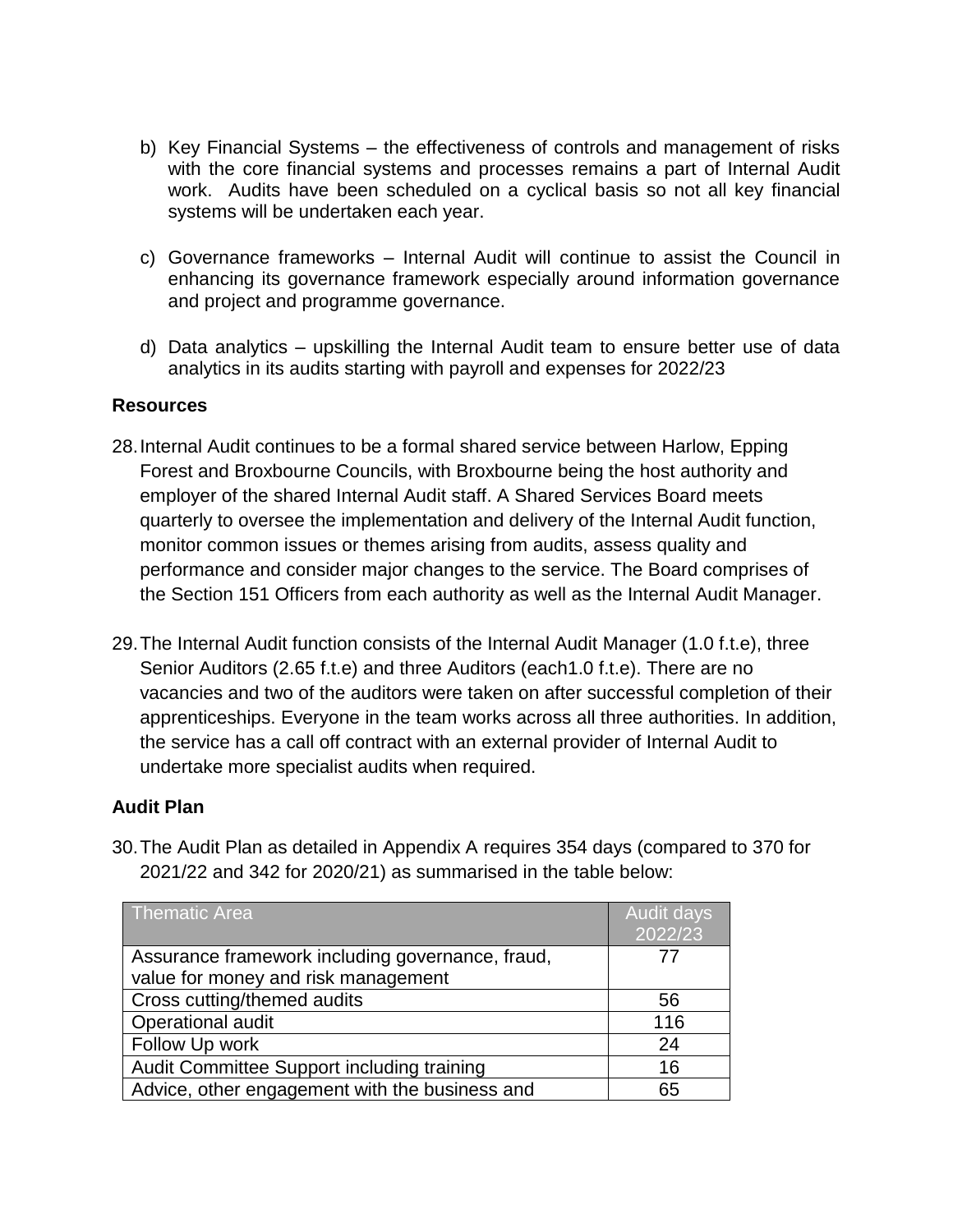| Thematic Area | Audit days<br>2022/23 |
|---------------|-----------------------|
| contingency   |                       |
| <b>TOTAL</b>  | 354                   |

### **IMPLICATIONS**

### **Strategic Growth and Regeneration**

None specific.

## **Author: Andrew Bramidge, Director of Strategic Growth and Regeneration**

### **Finance**

Failure to achieve the audit plan may lead to a lack of assurance that internal controls are effective and risks properly managed.

**Author: Simon Freeman, Deputy to the Chief Executive and Director of Finance**

### **Housing**

None specific. **Author: Andrew Murray, Director of Housing**

#### **Communities and Environment**

None specific. **Author: Jane Greer, Director of Communities and Environment**

## **Governance and Corporate Services**

The responsibilities, duties and obligations of Internal Audit are set out in the Accounts and Audit Regulations 2015 and the Public Sector Internal Audit Standards (2017) against which activity should be measured and determined.

## **Author: Simon Hill, Director of Governance and Corporate Services**

## **Background Papers**

Public Sector Internal Audit Standards Internal Audit Charter CIPFA's Internal Audit Engagement Opinions – setting common definitions

## **Glossary of terms/abbreviations used**

CIPFA – Chartered Institute of Public Finance and Accountancy EQA – External Quality Assurance